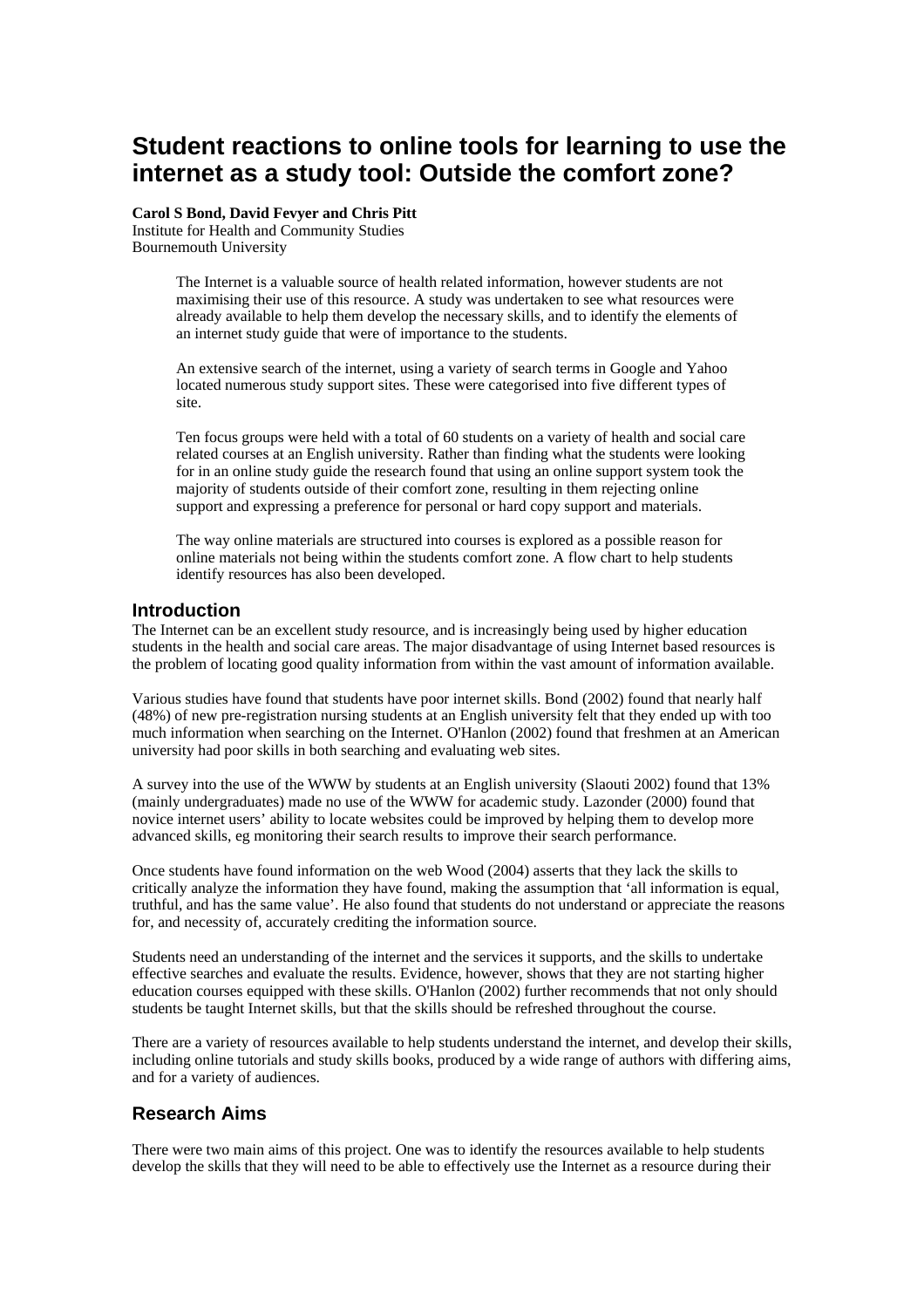studies. The second was to identify the elements of a study guide that were of importance to the students and produce a tool to help them select appropriate sources of guidance.

# **Methods**

#### **Identification of resources**

Structured internet searches were carried out through Google and Yahoo to locate web based tutorials and information sites. The search terms used were:

- Learning
- Internet
- Study
- Tool
- **Resources**
- Student
- and synonyms of these words

The 'exact phrase' option was also used with the terms:

- Internet as a study tool
- Internet study tool
- Evaluating internet resources
- Appraising internet resources

Online catalogues of major publishers were also searched to identify hard copy study guides.

Commercial software packages were excluded from the research partly due to the cost of obtaining a selection of the packages for testing, but more importantly because of the limited availability of these for students, who at most may have access to one package if it is supplied by their university.

#### **Student views of essential requirements**

As this research was carried out with students currently on courses within the researchers' institution, the ethical considerations included making sure that no student felt pressurised into participating in the research and assuring anonymity. Considering the ethical position it was felt that focus groups would be a more preferable mechanism than interviews as students would always have the presence of their peers for support. No students declined the invitation to participate, and several commented positively about being asked about what they wanted.

Focus groups were the preferred method of gathering student views as it was hoped that within each group there would be a mix of experience and skills, and that students could use other peoples' ideas to help them develop their own. It was hoped that each group would be able to find some degree of consensus from the developing discussion. Groups were identified from as many courses as practical. The actual sampling was pragmatic, as only groups who were attending sessions at the university when the focus groups were scheduled were included.

In total 10 focus groups were held with students in a health and social care faculty. A total of 60 students (min group size 4 max group size 10) participated in the research. The students involved represented academic levels C, I and H; and a wide range of experience, including students in the first few days of their course, to students in their final year; students on pre-registration nursing; post registration nursing; BSc Health Studies; BA Social Work and BA Health and Community Development courses.

Skill levels and prior use of the internet varied widely across the participants with most of the groups having a mixture which helped to stimulate discussion. A semi-structured approach was adopted, with students being encouraged to discuss thoughts and suggestions that arose from the answers to the questions as well as to add anything that wasn't covered in the questions.

# **Results**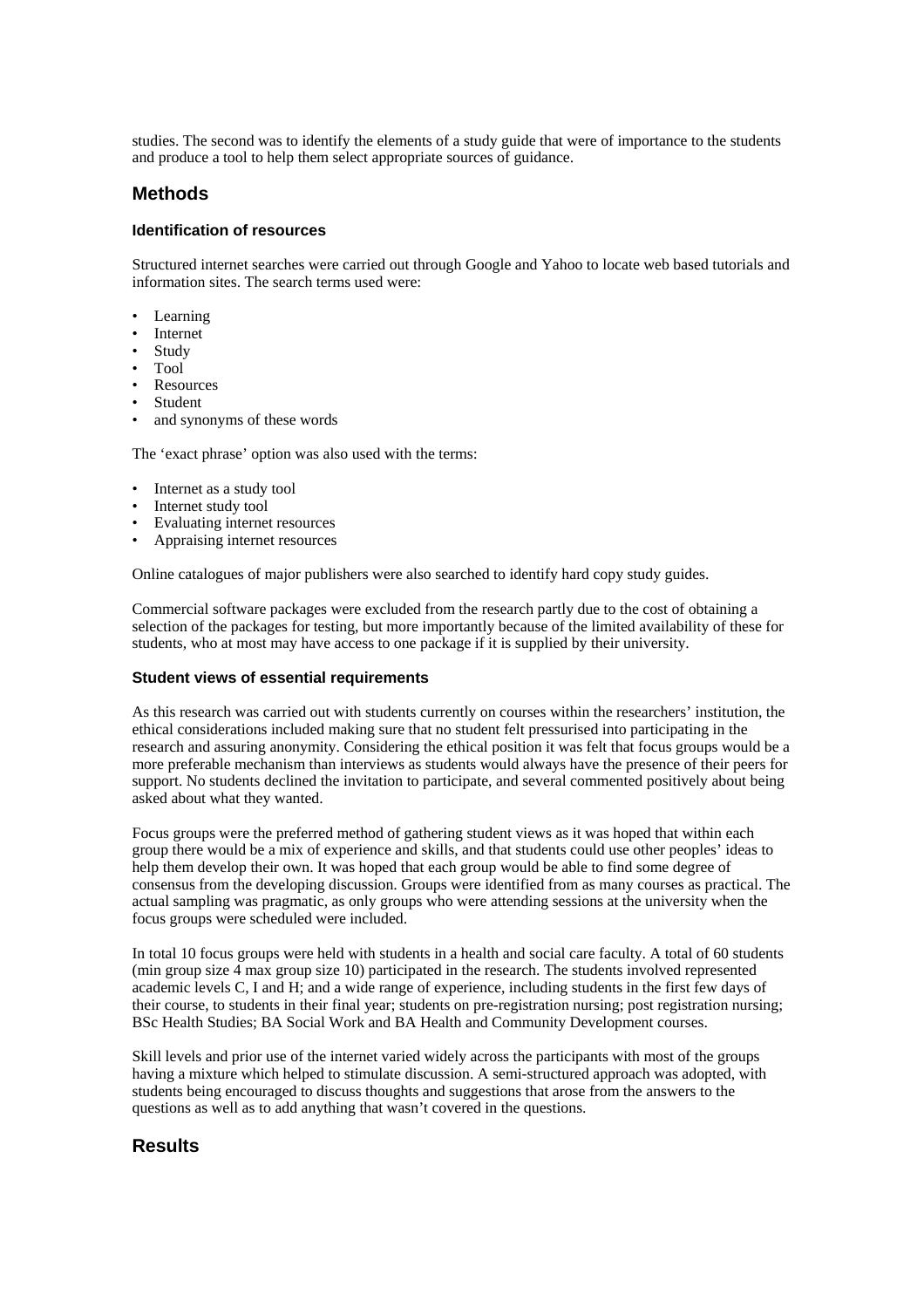#### **Available resources**

In surveying the range of resources available to students wishing to learn how to use the Internet as a study tool, a number of categories emerged into which the majority of resources could be placed. The following category definitions, and their accompanying discussions, were based upon the evaluation of sites found using both a search engine (Google) and a directory (Yahoo). In each case, searching strategies were employed that attempted to mimic those used by web-users of varying degrees of competency and experience, so that some sites were discovered 'easily', whilst others required more thorough, thoughtful searches. The importance of this to the overall evaluation of a resource is discussed later.

#### *Category 1 – University/college library and affiliated services*

By far the most prevalent type of resource, and indeed the one most likely to be encountered by inexperienced web users performing basic searches, is that produced by educational institutions, primarily for internal use by their own students.

#### *Category 2 - 'Academics' pages*

The second type of resource is related to the first, but rather than being the product of a centralised, 'official' outlet for research information within a university, consists instead of information produced independently by academics, still provided for student use, and often located on an institution's servers.

#### *Category 3 – Government/institution funded resources/initiatives*

Perhaps the most comprehensive, and often the most editorially sound, category is that of government and/or institution funded resources and initiatives. These are often intended for a wider audience than those resources falling into the first two categories, and thus may have less of an academic leaning, but as the principals of good searching and evaluation are generally cross-disciplinary, this is not a major drawback.

#### *Category 4 –The lone gunmen/women*

The final online category identified accounts for that most classical of websites; the private, one-man-orwoman-authored treatise. Such sites can vary greatly in length, motive, content and of course quality.

#### *Category 5 – Hard copy resources*

There are a variety of books, and chapters or sections in books available to help students locate information on the WWW. As with web resources the extent, and usefulness, of these varies greatly, ranging from a few paragraphs in general study skills books to complete books, often aimed at a specific sector. One major disadvantage of hard copy information is its currency. The Internet is still evolving, and Web sites are often dynamic, with content changing, and moving. Even if the information is excellent when it is written it is likely that links to web sites suggested may become out of date quickly, possibly even before the book has reached the bookshops.

#### **Student requirements**

Students with poor skills or low confidence in their skills voiced concern about being asked to use an online guide, stating a preference for a taught approach. Complete tutorials (Category 3) were seen as something that they may be asked to use as part of a course, rather than something that they would find for themselves. This carried with it an expectation that the tutor would have carried out any requisite quality checks. Slaouti (2002) also found this expectation in her research where students expected that any link recommended by a lecturer should be fully quality checked by the lecturer. There was broad agreement from the students in this study that this type of guide should be introduced to them by the tutor, and that further help or assistance when they encountered problems was an essential requirement for this type of guide.

There was consistency in some areas of content requested, with all the groups stating that any guide used should contain more than just the mechanics of using search tools. All the students wanted help with conducting refined, targeted searches. Ease of access and a simple interface was mentioned by some groups, along with the ability to just use the help that was relevant to them at that time. Some groups thought that any support or tutorial used should be subject specific, along with the expectation that this would include quality checked links to further subject based web sites.

Given their own choice the majority of the students supported problem solving assistance rather than a structured 'work through' tutorial. Helpsheets or help with resolving problems were mentioned by all but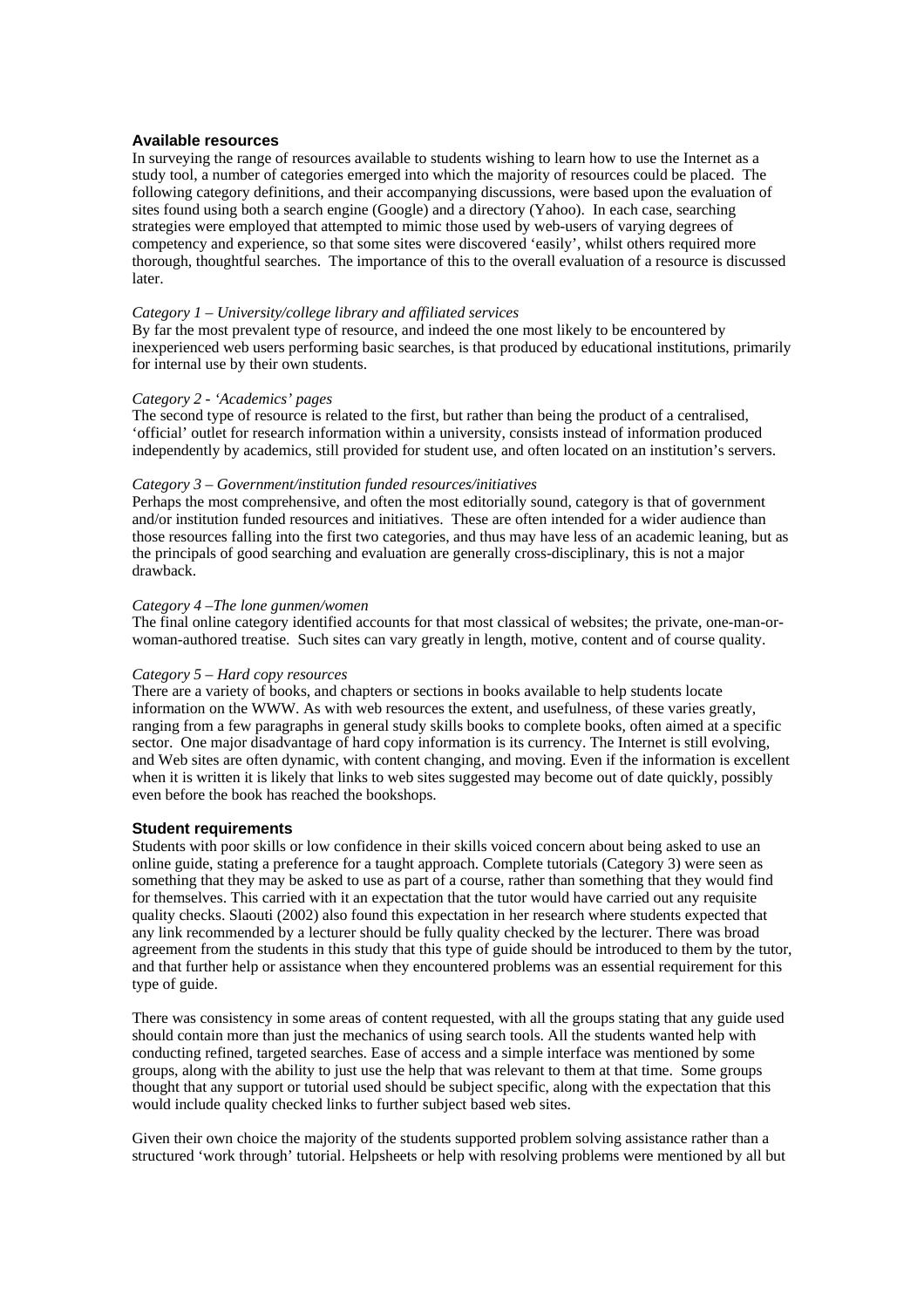one group. IT confident members of two groups were happy to consider help being provided through online means, although this was not supported by the less IT confident members of those groups.

The problem of using online resources to help students develop their online information skills was raised by several of the groups who saw a paradox in that without the skills and knowledge imparted by the online course they wouldn't have the ability to locate the course in the first place.

# **Discussion**

This research had started with the aim of exploring the aspects of an online study guide that health and social care students considered to be the most important for them. Having set out to establish what students wanted in an online resource this study actually found that the majority of the students didn't want to contribute to the development of online tools, they wanted to explain why online tools weren't the right answer.

The focus groups identified that asking most of the students to consider using the internet unaided was taking them outside of their own comfort zones, and there was, therefore, resistance to this. The resistant students focused on discussing the support they thought they would need before they could start to feel comfortable with this study medium. The students didn't expect to be left to locate their own online tutorials, rather they expected this to be included in the course, with lecturers recommending a suitable tutorial and providing some training or guidance on its use. They also wanted ongoing personal support to be available.

The students who engaged with the idea of using online materials, and were keen to discuss how such materials could be developed to meet their needs, were the students who were already very comfortable with using the internet. This group didn't feel a need for tutorial style sites as they felt they already had the required skills and wouldn't therefore use them. Their greatest need was for prompt help when they were using the internet and encountered problems, such as needing guidance on how to evaluate the quality of a site, or reference an online article they had found. This group suggested FAQ's, asynchronous discussion boards and synchronous chat with both fellow students and lecturers as being solutions they would favour.

# **Understanding the comfort zones**

Across the focus groups two distinct types of students emerged, resistant students, who preferred the personal approach to the use of online resource, and engaging students, who were keen to explore how online resources could be developed to meet their needs. The resistant students were a large majority. Some groups had all resistant students; some groups were mixed, however the engaging students were always in the minority and there were no groups with all engaging students.

Where students were resistant to the idea of using online materials the reasons given were connected to lack of skills to use the materials, and preference for the more familiar lecturer led approach to teaching and support. There was no suggestion that learning to use the internet effectively was unnecessary.

Addressing the needs of resistant students to encourage them to engage with online resources is a multifaceted challenge which includes, but also goes beyond, ensuring that students have the technical skills to use the computer.

One consideration is ensuring that the support available would meet the students' needs if they could be persuaded to try it. A flow chart has been developed (appendix 1) to help students think about where they can find help to develop or improve their searching skills, and where they may be able to get help if they are having problems. Whilst this version is generic it has the potential to be adapted into a local version, for example adding names of staff or details of other course or university specific information to be added. Academics are welcome to adapt this flow chart for local student support use, but please see the request for credit on the chart.

Managing student expectations is another aspect of promoting engagement. One possible reason for the reluctance to engage found in this study is that the students were all attending taught courses. The students therefore have a set of expectations about the educational experience they will encounter. Education can be contextualised according to the type of learning experience offered, characterised by the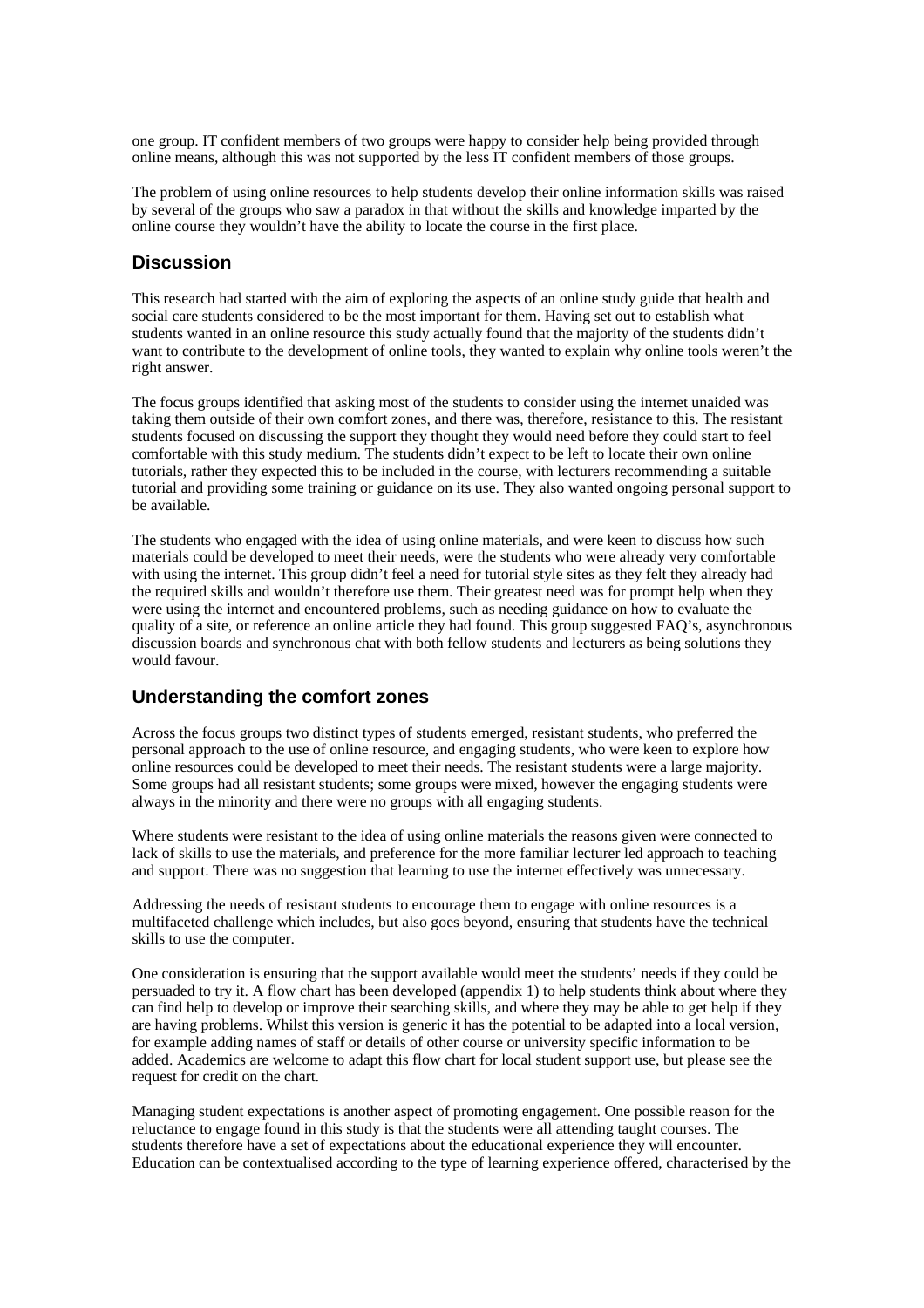amount of contact that the student expects to have with the university and staff, that is, its location on the contact continuum (Figure 1).

Courses using an integrated approach are relatively new, and may therefore not be understood by students. Student responses to this study suggest that 'going to university' carried the expectation that they would be joining a 'traditional' course. Students select courses with an expectation of what it entails, and divergence from this creates tension. Had the research been carried out with students undertaking distance or virtual courses a different set of responses may well have been obtained.

| <b>Style</b>                                            | <b>Virtual</b>                                                                                                                               | <b>Distance learning</b>                                                                     | <b>Integrated</b>                                                                                                                                                                                   | <b>Traditional</b>                                                                                                      |
|---------------------------------------------------------|----------------------------------------------------------------------------------------------------------------------------------------------|----------------------------------------------------------------------------------------------|-----------------------------------------------------------------------------------------------------------------------------------------------------------------------------------------------------|-------------------------------------------------------------------------------------------------------------------------|
|                                                         |                                                                                                                                              |                                                                                              |                                                                                                                                                                                                     |                                                                                                                         |
| <b>Contact</b>                                          | No face to face<br>contact, entirely<br>online teaching and<br>support                                                                       | Some contact<br>eg summer school<br>and tutorial support,<br>eg UK Open<br>University        | Mix of traditional<br>face to face and<br>online methods                                                                                                                                            | Entirely face to face                                                                                                   |
| <b>Potential for</b><br>online<br>learning<br>methods   | Excellent for<br>Synchronous &<br>asynchronous<br>communication and<br>use of online<br>teaching and learning materials<br>$(L&T)$ materials | Excellent for<br>Synchronous $&$<br>asynchronous<br>communication and<br>use of online $L&T$ | Excellent for<br>Use of online L&T<br>materials.<br>Some potential for<br>asynchronous<br>communication to<br>supplement face to<br>face discussion<br>Limited for<br>synchronous<br>communication. | Very limited other<br>than use of online<br>material (eg journals)<br>to supplement hard<br>copy independent<br>reading |
| <b>Student</b><br>proximity to<br>education<br>provider | Unimportant                                                                                                                                  | Not important as<br>long as there are<br>transport links for<br>summer school                | A major<br>consideration as<br>students have to<br>regularly attend<br>sessions at the<br>campus                                                                                                    | Crucial, students<br>have to be on or<br>close to the campus<br>during term time.                                       |

#### **Figure 1: The contact continuum**

## **Conclusion**

Student expectations need to be managed so that they expect to be using online material as part of their learning and teaching experience before they enrol on a course. This is particularly important where online materials are used as part of what would have previously been seen as a 'traditional' course that has now moved to an integrated learning approach, and for distance education that has moved from hard copy materials to a virtual environment. Mature students who do not have recent education experience may be more surprised by the inclusion of online material than younger students who have recently been in the education system. Information aimed at this target market may need particular care.

Whilst good pre-course information is important for many courses, including those included in this study, the aim has to be to help students bring the use of online materials into their comfort zone, not to exclude them if it is not already there. Once enrolled students' reluctance to use online resources to help them develop their information skills could result in their missing some excellent educational support mechanisms. Their lack of IT skills, or lack of confidence in the skills that they have, needs to be addressed to enable them to maximise their use of all the resources available to them.

# **Acknowledgements**

This paper is based on research funded by the UK Learning and Teaching Support Network (LTSN) centre for Health Science and Practice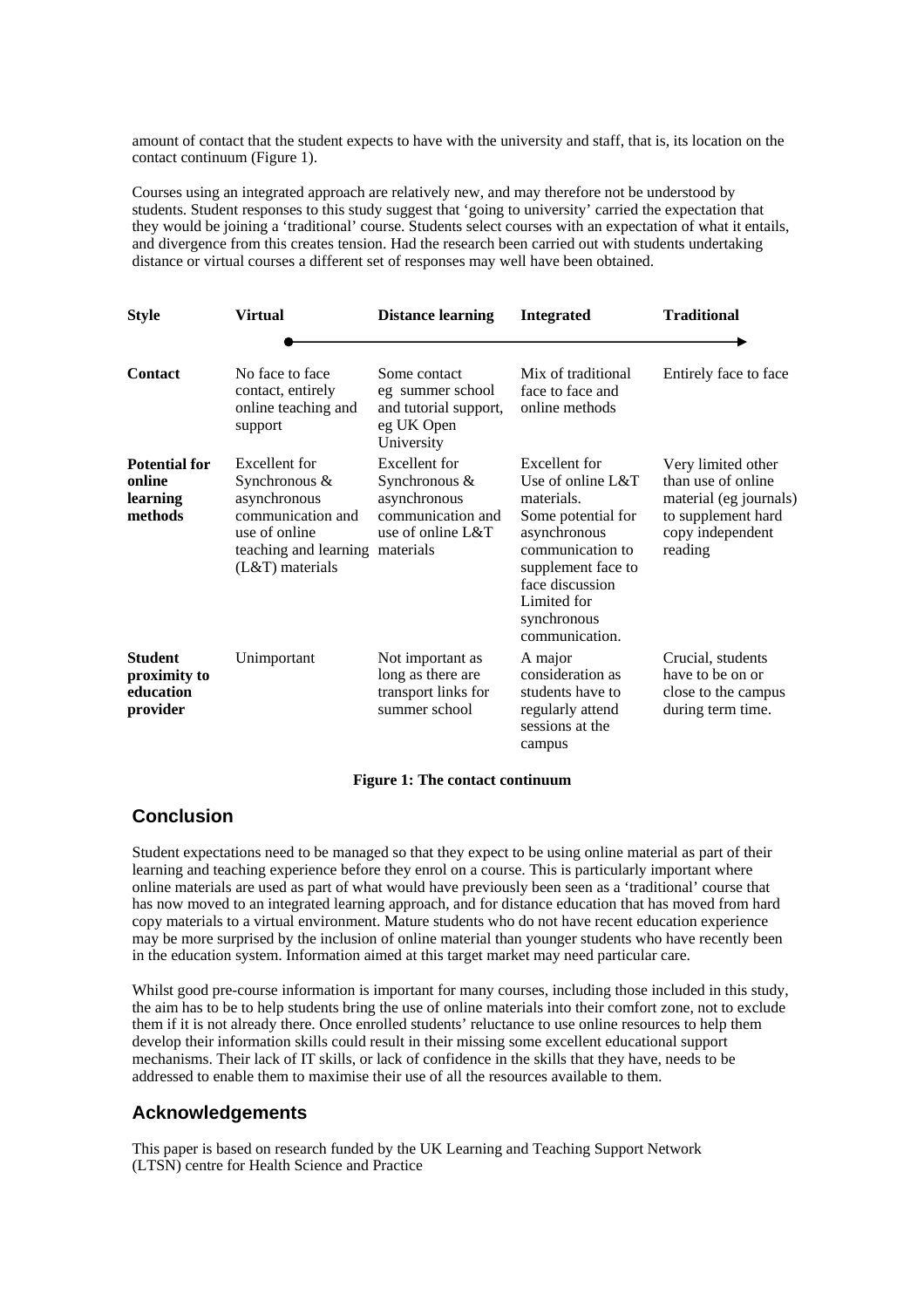# **References**

- Bond, C. (2002). Surfing or Drowning? students Internet skills. *Information Technology in Regional Areas, Making IT happen.* Rockhampton, QLD.
- Lazonder, A. (2000). Exploring novice users' training needs in searching information on the WWW. *Journal of Computer Assisted Learning,* 16, 326-335.
- McIlroy, D. (2003). *Studying @ University*. Sage: London.
- O'Hanlon, N. (2002). Net knowledge: Performance of new college students on an Internet skills proficiency test. *The Internet and Higher Education.* 5 (1) pp 55-66.
- Slaouti, D. (2002). The World Wide Web for academic purposes: Old study skills for new? *English for Specific Purposes*, 21,105-124.
- Wood, G. 2004 (in press) Academic Original Sin: Plagiarism, the Internet, and Librarians. *The Journal of Academic Librarianship.* Accessed online 18/4/04 at Science Direct.

Carol S Bond *BA(Hons) MSc, RN, MBCS* David Fevyer *BA(Hons)* Chris Pitt Institute for Health and Community Studies Bournemouth University

Contact author: Carol S Bond, Senior Lecturer Institute for Health and Community Studies, Bournemouth University, Bournemouth House, Christchurch Road, Bournemouth, England. BH1 1LH cbond@bournemouth.ac.uk